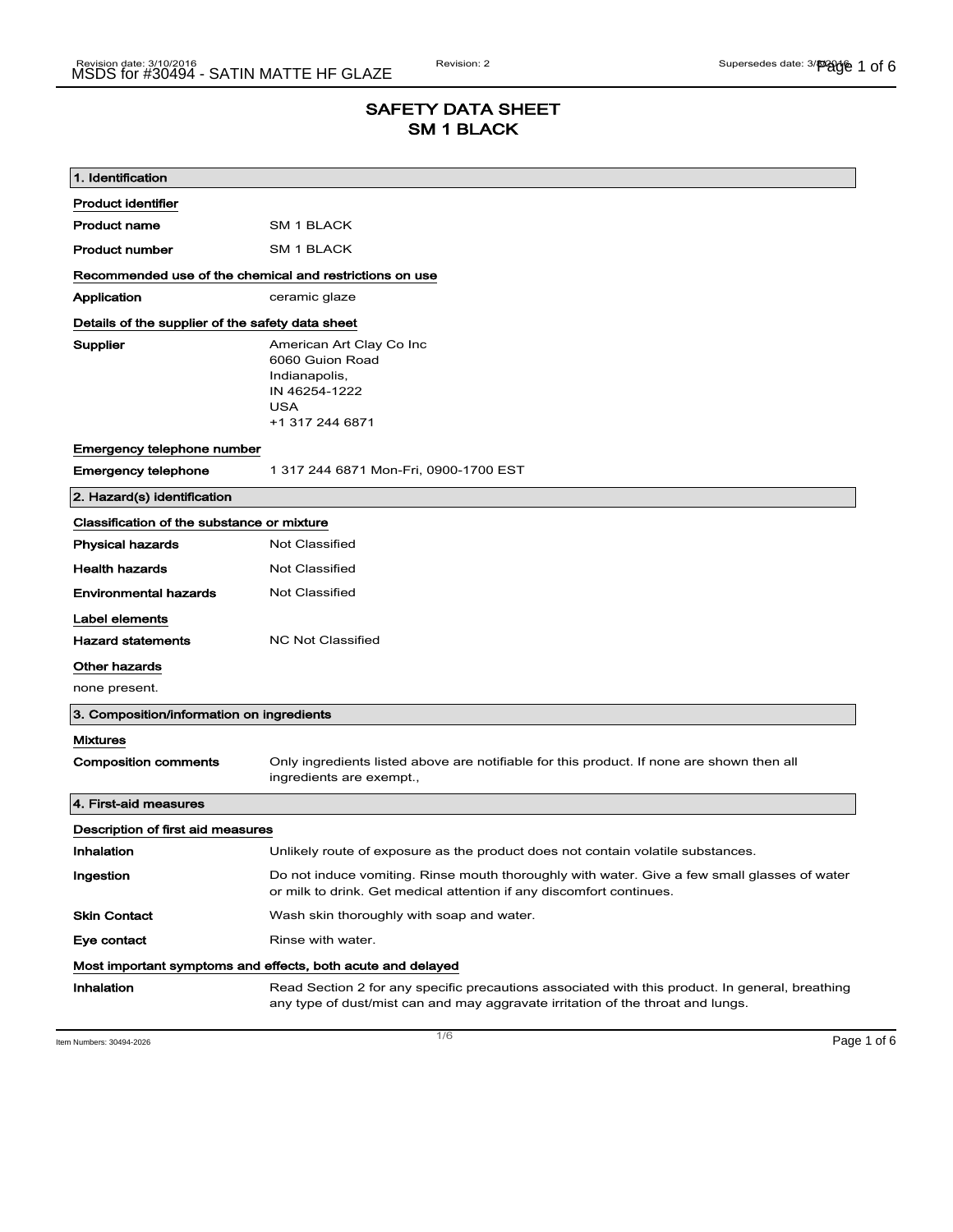# Ingestion **Read Section 2 for any specific precautions associated with the use of this product. Products** with specific warnings about ingestion will give guidance there. Skin contact **Read Section 2 for any specific precautions associated with the use of this product. In general** most ceramic glazes, clays and special products will tend to have a drying effect on the skin and may cause some sensitivity to users with sensitive skin. Eye contact **Read Section 2 for any specific precautions associated with the use of this product. In general** most ceramic and special products contain materials that maybe abrasive to eyes. Keeping materials from contacting the eyes is prudent. If contact does occur, flush with clean water, do not rub. Indication of immediate medical attention and special treatment needed Notes for the doctor Treat symptomatically. 5.Fire-fighting measures Extinguishing media Suitable extinguishing media Use fire-extinguishing media suitable for the surrounding fire. Special hazards arising from the substance or mixture Specific hazards The product is not believed to present a hazard due to its physical nature. Advice for firefighters Special protective equipment Use protective equipment appropriate for surrounding materials. for firefighters 6. Accidental release measures Personal precautions, protective equipment and emergency procedures Personal precautions For personal protection, see Section 8. Environmental precautions Environmental precautions Please read Section 2 completely. If any environmental warnings such as; H411 or H412 are listed in Section 2, please use appropriate procedures when disposing of product and container. Do not put materials into waterways or sewers. Methods and material for containment and cleaning up Methods for cleaning up Collect spillage for reclamation or absorb in vermiculite, dry sand or similar material. Reference to other sections For waste disposal, see Section 13. For personal protection, see Section 8. 7. Handling and storage Precautions for safe handling Usage precautions **Read label before use. Do not eat, drink or smoke when using this product. Good personal** hygiene procedures should be implemented. Wash hands and any other contaminated areas of the body with soap and water before leaving the work site. Conditions for safe storage, including any incompatibilities Storage precautions Store in tightly-closed, original container in a dry and cool place. Specific end uses(s) Specific end use(s) The identified uses for this product are detailed in Section 1.2. 8. Exposure Controls/personal protection

 $\overline{\phantom{a}}$ ltem Numbers: 30494-2026  $\overline{\phantom{a}}$   $\overline{\phantom{a}}$   $\overline{\phantom{a}}$   $\overline{\phantom{a}}$   $\overline{\phantom{a}}$   $\overline{\phantom{a}}$   $\overline{\phantom{a}}$   $\overline{\phantom{a}}$   $\overline{\phantom{a}}$   $\overline{\phantom{a}}$   $\overline{\phantom{a}}$   $\overline{\phantom{a}}$   $\overline{\phantom{a}}$   $\overline{\phantom{a}}$   $\overline{\phantom{a}}$   $\overline{\$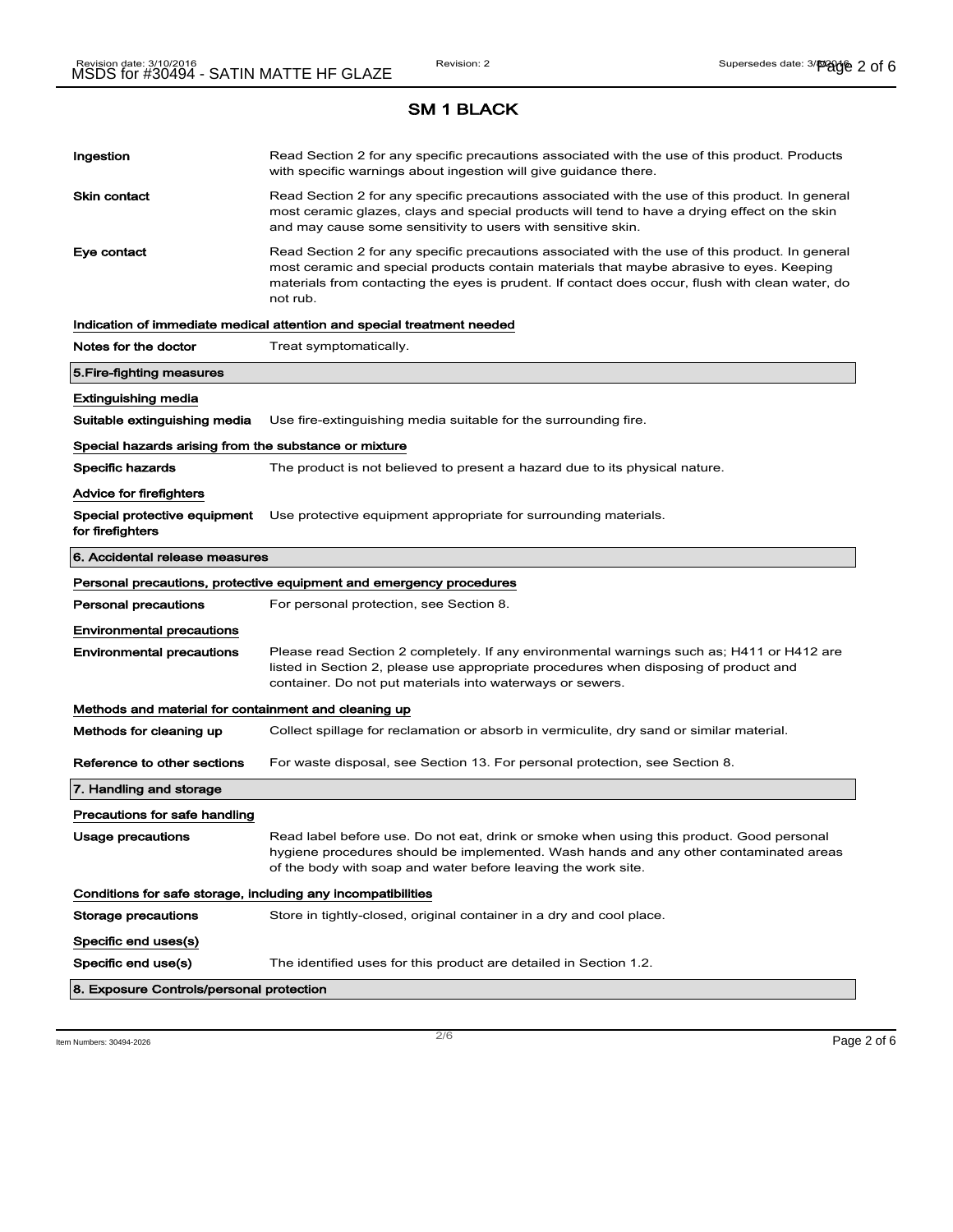| Ingredient comments                 | Only ingredients listed n Section 3 are notifiable for this product. If none are shown then all<br>ingredients are exempt.                                                                                           |
|-------------------------------------|----------------------------------------------------------------------------------------------------------------------------------------------------------------------------------------------------------------------|
| <b>Exposure controls</b>            |                                                                                                                                                                                                                      |
| Appropriate engineering<br>controls | No specific ventilations requirements unless the "FAN" pictogram is shown above or specified<br>in Section 2.                                                                                                        |
| Eye/face protection                 | No specific eye protection required unless the "EYE PROTECTION" pictogram is shown<br>above or specified in Section 2.                                                                                               |
| <b>Hand protection</b>              | No specific hand protection required unless the "HAND PROTECTION" pictogram is shown<br>above or specified in Section 2.                                                                                             |
| Hygiene measures                    | Using good personal hygiene practices is always appropriate. Keeping a clean work space,<br>cleaning up properly when done, and not eating, drinking or smoking when using this product.                             |
| <b>Respiratory protection</b>       | No specific respiratory protection required unless the "RESPIRATOR" pictogram is shown<br>above or specified in Section 2. Using the appropriate certified protection for the operation is<br>important if required. |

#### 9. Physical and Chemical Properties

## Information on basic physical and chemical properties

| Appearance                                      | Colored liquid.           |
|-------------------------------------------------|---------------------------|
| Color                                           | Various colors.           |
| Odor                                            | Almost odorless.          |
| Odor threshold                                  | No information available. |
| рH                                              | 6-8                       |
| <b>Melting point</b>                            | No information available. |
| Initial boiling point and range                 | No information available. |
| <b>Flash point</b>                              | No information available. |
| <b>Evaporation rate</b>                         | No information available. |
| Flammability (solid, gas)                       | No information available. |
| Upper/lower flammability or<br>explosive limits | No information available. |
| Vapour pressure                                 | No information available. |
| <b>Relative density</b>                         | Greater than 1.0          |
| Solubility(ies)                                 | Not applicable.           |
| <b>Partition coefficient</b>                    | No information available. |
| Auto-ignition temperature                       | Not applicable.           |
| <b>Decomposition Temperature</b>                | No information available. |
| <b>Viscosity</b>                                | No information available. |
| <b>Explosive properties</b>                     | none                      |
| <b>Oxidising properties</b>                     | none                      |
| Other information                               | Not applicable.           |

Item Numbers:  $30494-2026$   $Page 3 of 6$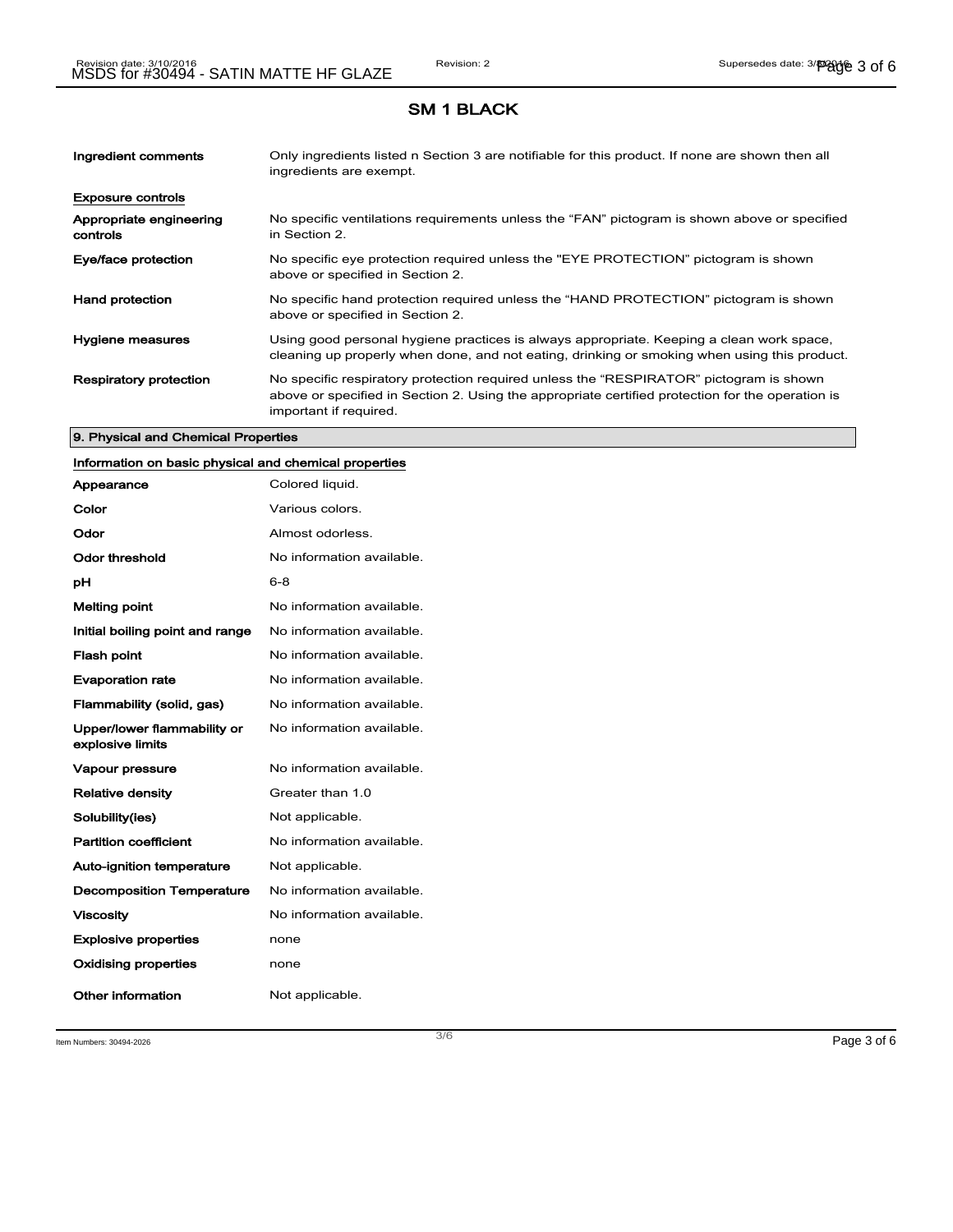| 10. Stability and reactivity              |                                                                                                                                                                                                                                                |
|-------------------------------------------|------------------------------------------------------------------------------------------------------------------------------------------------------------------------------------------------------------------------------------------------|
| <b>Reactivity</b>                         | There are no known reactivity hazards associated with this product.                                                                                                                                                                            |
| <b>Stability</b>                          | No particular stability concerns.                                                                                                                                                                                                              |
| Possibility of hazardous<br>reactions     | None known.                                                                                                                                                                                                                                    |
| <b>Conditions to avoid</b>                | None known.                                                                                                                                                                                                                                    |
| <b>Materials to avoid</b>                 | None known.                                                                                                                                                                                                                                    |
| Hazardous decomposition<br>products       | None known.                                                                                                                                                                                                                                    |
| 11. Toxicological information             |                                                                                                                                                                                                                                                |
| Information on toxicological effects      |                                                                                                                                                                                                                                                |
| <b>Toxicological effects</b>              | Please read Section 2 thoroughly to understand the toxicological risks, (if any) and<br>precautions for safe use (if any).                                                                                                                     |
| Skin corrosion/irritation                 |                                                                                                                                                                                                                                                |
| <b>Skin sensitization</b>                 |                                                                                                                                                                                                                                                |
| <b>Skin sensitisation</b>                 | Based on available data the classification criteria are not met.                                                                                                                                                                               |
| Eye contact                               | May cause temporary eye irritation.                                                                                                                                                                                                            |
| 12. Ecological Information                |                                                                                                                                                                                                                                                |
| Ecotoxicity                               | Please read Section 2 completely. If any environmental warnings such as; H411 or H412 are<br>listed in Section 2, please use appropriate procedures when disposing of product and<br>container. Do not put materials into waterways or sewers. |
| <b>Toxicity</b>                           |                                                                                                                                                                                                                                                |
| Toxicity                                  | Please read Section 2 completely. If any environmental warnings such as; H411 or H412 are<br>listed in Section 2, please use appropriate procedures when disposing of product and<br>container. Do not put materials into waterways or sewers. |
| Persistence and degradability             |                                                                                                                                                                                                                                                |
| Persistence and degradability             | No data available.                                                                                                                                                                                                                             |
| <b>Biodegradation</b>                     | Not inherently biodegradable.                                                                                                                                                                                                                  |
| <b>Bioaccumulative potential</b>          |                                                                                                                                                                                                                                                |
| <b>Partition coefficient</b>              | No information available.                                                                                                                                                                                                                      |
| Mobility in soil                          |                                                                                                                                                                                                                                                |
| <b>Mobility</b>                           | Semi-mobile.                                                                                                                                                                                                                                   |
| <b>Results of PBT and vPvB assessment</b> |                                                                                                                                                                                                                                                |
| Results of PBT and vPvB<br>assessment     | This product does not contain any substances classified as PBT or vPvB.                                                                                                                                                                        |
| Other adverse effects                     |                                                                                                                                                                                                                                                |

Item Numbers:  $30494-2026$   $Page 4 of 6$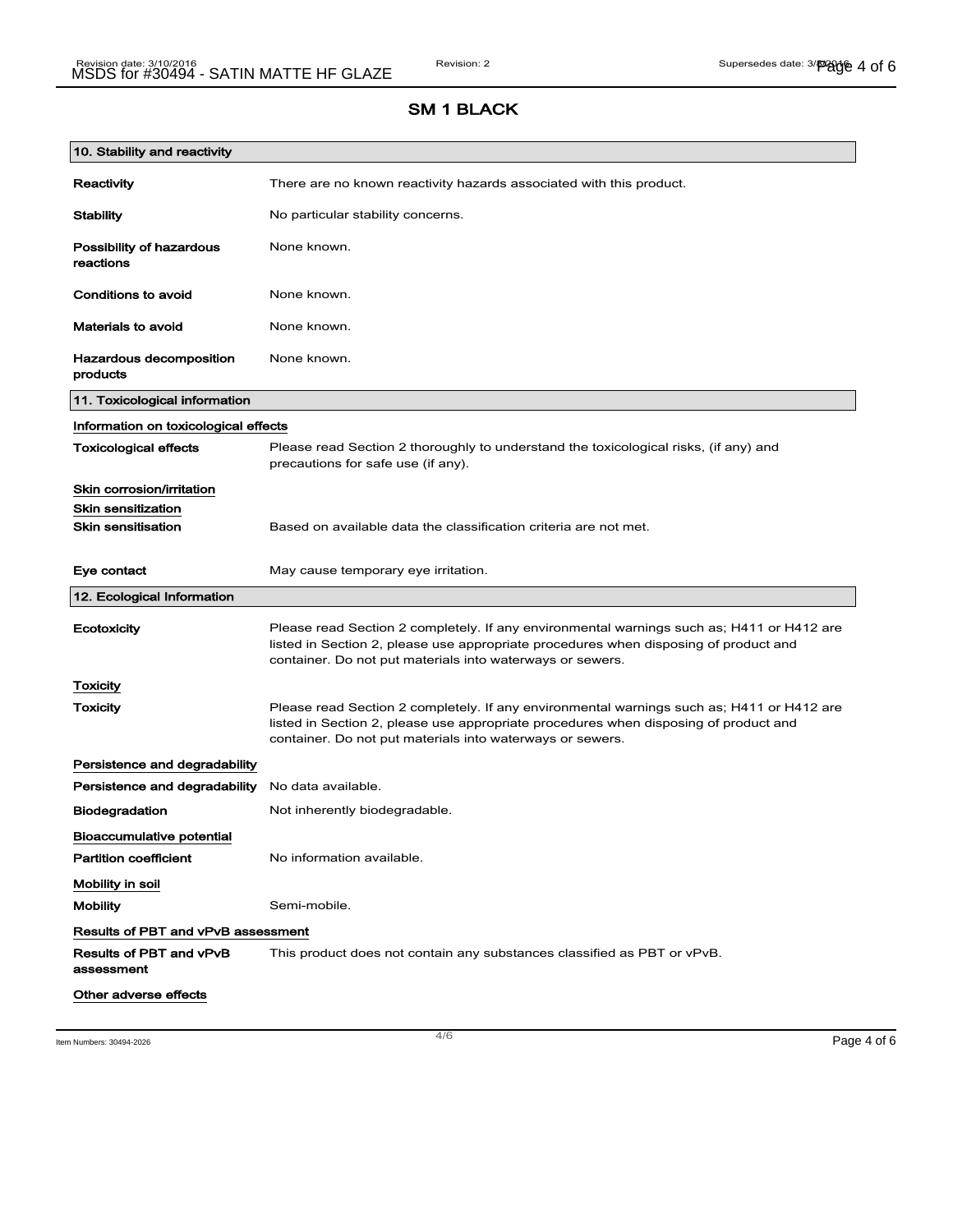| Other adverse effects                                                                                                                                                                               | None known.                                                                                                                                                                                  |  |
|-----------------------------------------------------------------------------------------------------------------------------------------------------------------------------------------------------|----------------------------------------------------------------------------------------------------------------------------------------------------------------------------------------------|--|
| 13. Disposal considerations                                                                                                                                                                         |                                                                                                                                                                                              |  |
| Waste treatment methods                                                                                                                                                                             |                                                                                                                                                                                              |  |
| General information                                                                                                                                                                                 | Dispose of waste product or used containers in accordance with local regulations When<br>handling waste, the safety precautions applying to handling of the product should be<br>considered. |  |
| 14. Transport information                                                                                                                                                                           |                                                                                                                                                                                              |  |
| General                                                                                                                                                                                             | The product is not covered by international regulations on the transport of dangerous goods<br>(IMDG, IATA, DoT).                                                                            |  |
| <b>UN Number</b>                                                                                                                                                                                    |                                                                                                                                                                                              |  |
| Not applicable.                                                                                                                                                                                     |                                                                                                                                                                                              |  |
| UN proper shipping name                                                                                                                                                                             |                                                                                                                                                                                              |  |
| Not applicable.                                                                                                                                                                                     |                                                                                                                                                                                              |  |
| Transport hazard class(es)                                                                                                                                                                          |                                                                                                                                                                                              |  |
| No transport warning sign required.                                                                                                                                                                 |                                                                                                                                                                                              |  |
| Packing group                                                                                                                                                                                       |                                                                                                                                                                                              |  |
| Not applicable.                                                                                                                                                                                     |                                                                                                                                                                                              |  |
| <b>Environmental hazards</b>                                                                                                                                                                        |                                                                                                                                                                                              |  |
| <b>Environmentally Hazardous Substance</b>                                                                                                                                                          |                                                                                                                                                                                              |  |
| Please refer to Section 2 for any environmental hazards associated with this product. If H411/H412 warnings are shown then<br>please verify packaging and labeling requirements for larger volumes. |                                                                                                                                                                                              |  |
| Special precautions for user                                                                                                                                                                        |                                                                                                                                                                                              |  |
| Not applicable.                                                                                                                                                                                     |                                                                                                                                                                                              |  |
| <b>Transport in bulk according to</b> Not applicable.<br>Annex II of MARPOL 73/78<br>and the IBC Code                                                                                               |                                                                                                                                                                                              |  |
| 15. Regulatory information                                                                                                                                                                          |                                                                                                                                                                                              |  |
| <b>US State Regulations</b><br>None of the ingredients are listed or exempt.<br>Inventories                                                                                                         | California Proposition 65 Carcinogens and Reproductive Toxins                                                                                                                                |  |

#### **Inventories**

Canada - DSL/NDSL

All the ingredients are listed or exempt.

US - TSCA

All the ingredients are listed or exempt.

#### US - TSCA 12(b) Export Notification

All the ingredients are listed or exempt.

#### 16. Other information